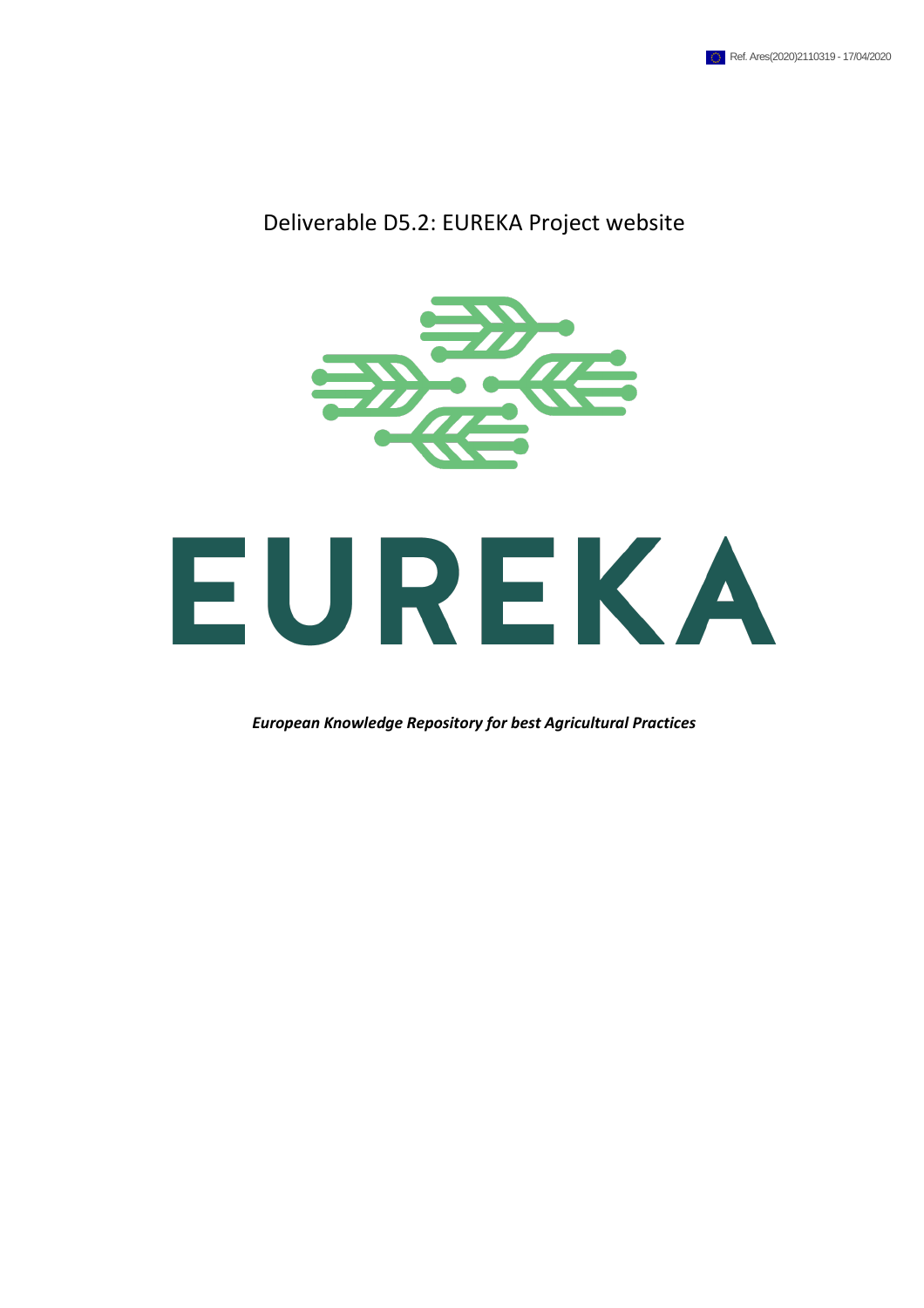

#### **Summary**

Deliverable 5.2 is the first operational / accessible version of the EUREKA project website and was due in M3 (March 2020). However there has been a slight delay with the EUREKA website and it will not be online until the end of April / early May 2020.

The reasons for this delay are that a decision was taken during project inception to build the 'brand platform' of the EUREKA project on the existing visual identity of the closely-related EURAKNOS project, including the option of re-purposing of the EURAKNOS website for EUREKA. However, this option required some time for exploration, clarification and assessment of feasibility.

Now that feasibility has been established a clear approach and next steps have been agreed, but with some knock-on effect upon the timeliness of D5.2.

Meanwhile, an updated 'landing page' for online visitors to EUREKA is available at : [www.h2020eureka.eu](http://www.h2020eureka.eu/)

| Deliverable Number           | <b>Work Package</b>         |
|------------------------------|-----------------------------|
| 5.2                          | WP5                         |
| Lead Beneficiary             | Deliverable Author(S)       |
| Aarhus University (AU)       | Camilla Mathiesen (AU)      |
|                              | Christine Dilling (AU)      |
|                              | Mark Redman (HCC)           |
| <b>Planned Delivery Date</b> | <b>Actual Delivery Date</b> |
| M3 (March 2020)              | M4 (17 April 2020)          |

| <b>Type of Deliverable</b> | R          | Document, report (excluding periodic and final reports) |   |
|----------------------------|------------|---------------------------------------------------------|---|
|                            | <b>DEC</b> | Websites, patents filing, press & media actions, videos | x |
|                            |            | Ethics                                                  |   |

| <b>Dissemination Level</b> | PU  | Public                                           |  |
|----------------------------|-----|--------------------------------------------------|--|
|                            | -CO | Confidential, only for members of the consortium |  |

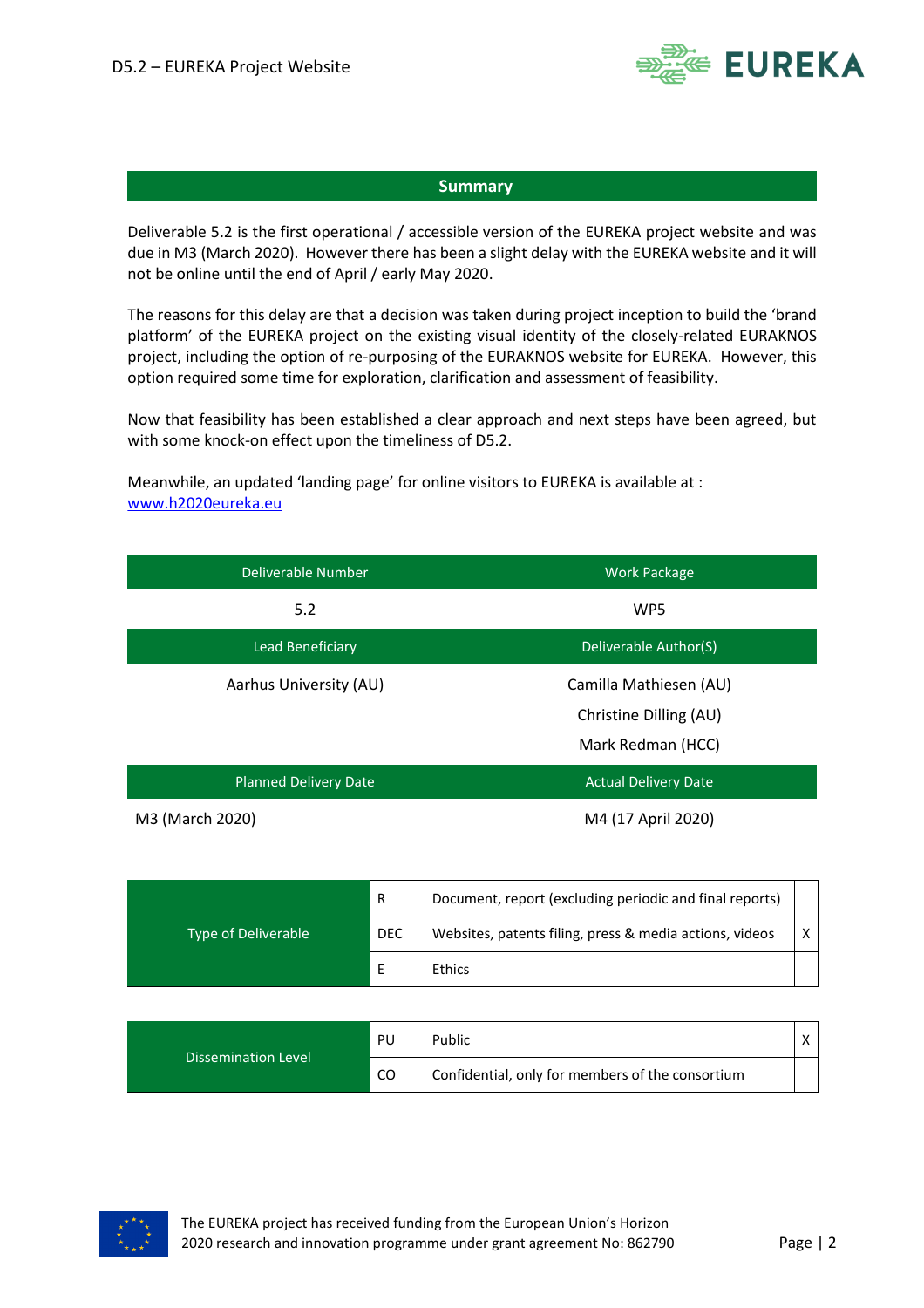

# **Contents**

# <span id="page-2-0"></span>**Abbreviations Used**

| AU         | Aarhus University (project partner)                                              |
|------------|----------------------------------------------------------------------------------|
| C & D      | Communication and dissemination                                                  |
| <b>CMS</b> | <b>Content Management System</b>                                                 |
| <b>CSA</b> | Co-ordination and support action                                                 |
| <b>DoA</b> | Description of Action                                                            |
| EIP-AGRI   | European Innovation Partnership for Agricultural productivity and Sustainability |
| <b>HCC</b> | Highclere Consulting (project partner)                                           |
| <b>LFG</b> | Leap Forward (project partner)                                                   |
| M          | Month of project implementation                                                  |
| MA         | Multi-actor                                                                      |
| <b>PM</b>  | Person month                                                                     |
| WP         | Work package                                                                     |

# <span id="page-2-1"></span>**1. Introduction**

Deliverable 5.2 is the first operational / accessible version of the EUREKA project website and was due in M3 (March 2020).

During project development it was envisaged that the website would a) be the primary communication tool for the EUREKA project and b) be developed / managed in the frame of the project Communication Plan (Deliverable 5.3).

Deliverables 5.2 and 5.3 are the cornerstones of Task 5.2 (Development of the EUREKA Communication Plan and co-ordination of Communication Activities) of Work Package 5 (Develop an active MA community to promote and use the FarmBook).

In particular it was anticipated in the Description of Action (DoA) that the website would be compatible with:

*"…the development of a unique, high quality visual identity / 'brand platform'' style for the project, including logo design, colour palette, digital style guide, templates for newsletters, documents, presentations, social media content, project website. This will be supported by LFG and will be compatible with the branding of the database interface and platform of the FarmBook in T4.2.* 

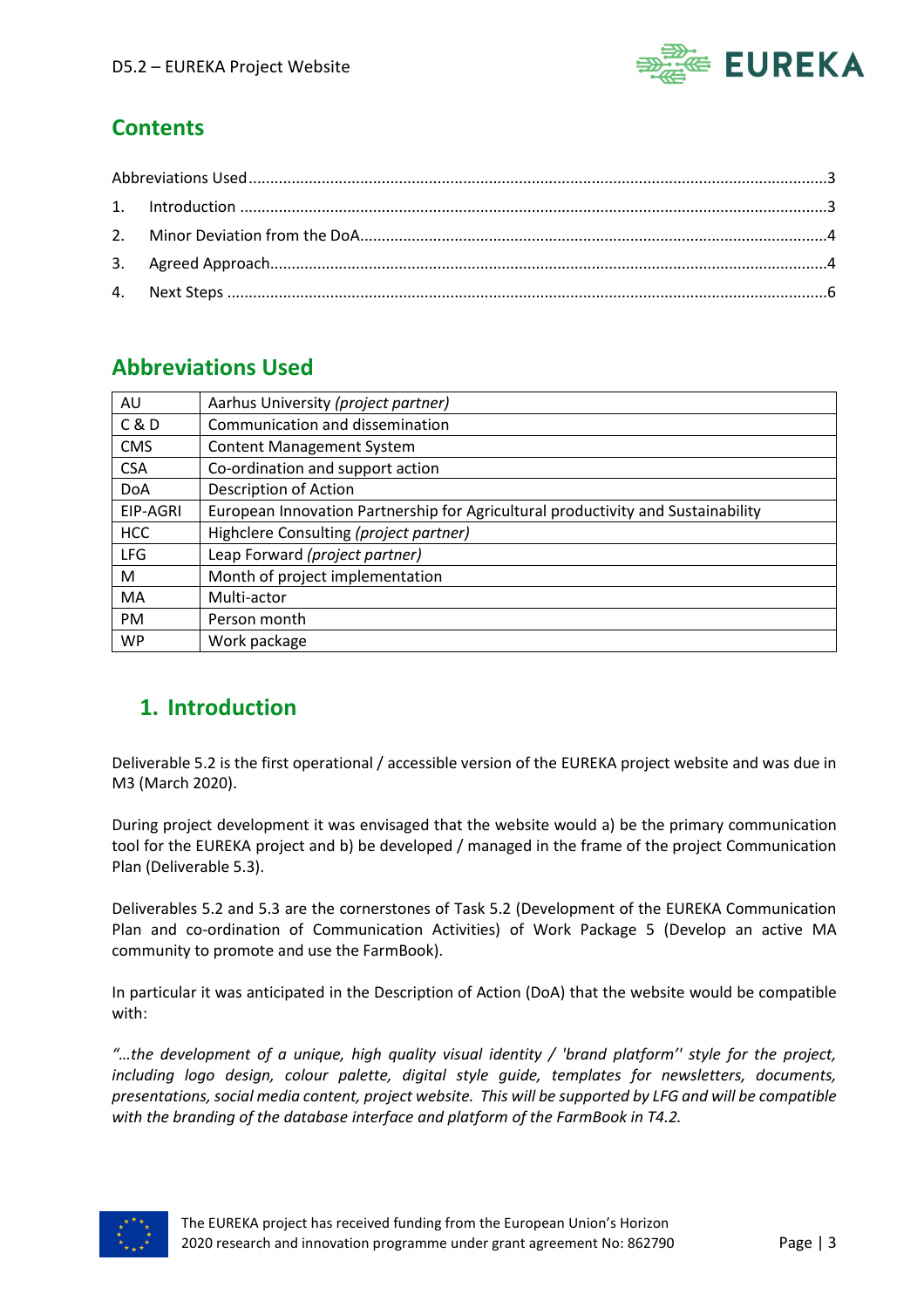

*The 'brand platform' will ensure a consistent, qualitative and correct development of EUREKA project website, as well as for the C & D of the project and the FarmBook platform; hence, the website design will be compatible with the database interface and FarmBook platform".*

#### <span id="page-3-0"></span>**2. Minor Deviation from the DoA**

During the early stages of project inception (M1) it was decided by the Project Co-ordinators to adopt a slightly different approach to building the 'brand platform' for EUREKA by utilising – and further refining as necessary - the existing visual identity of the closely-related EURAKNOS project.

EURAKNOS is also co-ordinated by the University of Gent. It is a H2020 CSA that aims to : 1) stimulate and intensify interactivity and knowledge exchange between the different H2020 Thematic Networks (plus linked EIP-AGRI Operational Groups and other H2020 multi-actor projects where relevant), and; 2) to search for a harmonised approach for setting up future thematic networks in order to maximise the impact upon practitioners, farmers and foresters.

During the EUREKA project kick-off meeting (27-30 January 2020) it was further agreed to also examine the feasibility of using the EURAKNOS website [\(www.euraknos.eu\)](http://www.euraknos.eu/) as the basis of the EUREKA website [\(www.h2020eureka.eu\)](http://www.h2020eureka.eu/).

This represents a minor deviation from the description of Task 5.2 in the DoA which anticipates the construction and maintenance of a **new website** by Aarhus University (AU). However, re-using and repurposing the EURAKNOS website was clearly a logical course of action to explore and was encouraged by the Project Officer's recommendation that the EUREKA project works closely with the existing communication channels of the EURAKNOS project to avoid a) any unnecessary duplication of effort, and b) the risk of confusing users.

# <span id="page-3-1"></span>**3. Agreed Approach**

The EURAKNOS website was developed by Leap Forward (LFG) and they have agreed to support both a) the re-purposing of the EURAKNOS website (including any additional development work needed) and b) the training of the AU team for using the associated Content Management System (CMS).

After a period of communication / clarification between AU and LFG, the AU team (with the support of the WP 5 leader) have reviewed the EURAKNOS website for the purposes of EUREKA and have established that **re-purposing is feasible** in terms of:

- i) All technical aspects associated with re-using the existing EURAKNOS web structure and associated features / functionality as necessary;
- ii) The necessary adjustment / redrawing of graphics on the EURAKNOS website to suit the needs of EUREKA;
- iii) The PM resources allocated to LFG for WP5.

Very importantly - this assessment of feasibility assumed the 'Farm Book' Knowledge Reservoir will be developed and remain on a separate platform from the EUREKA project website.

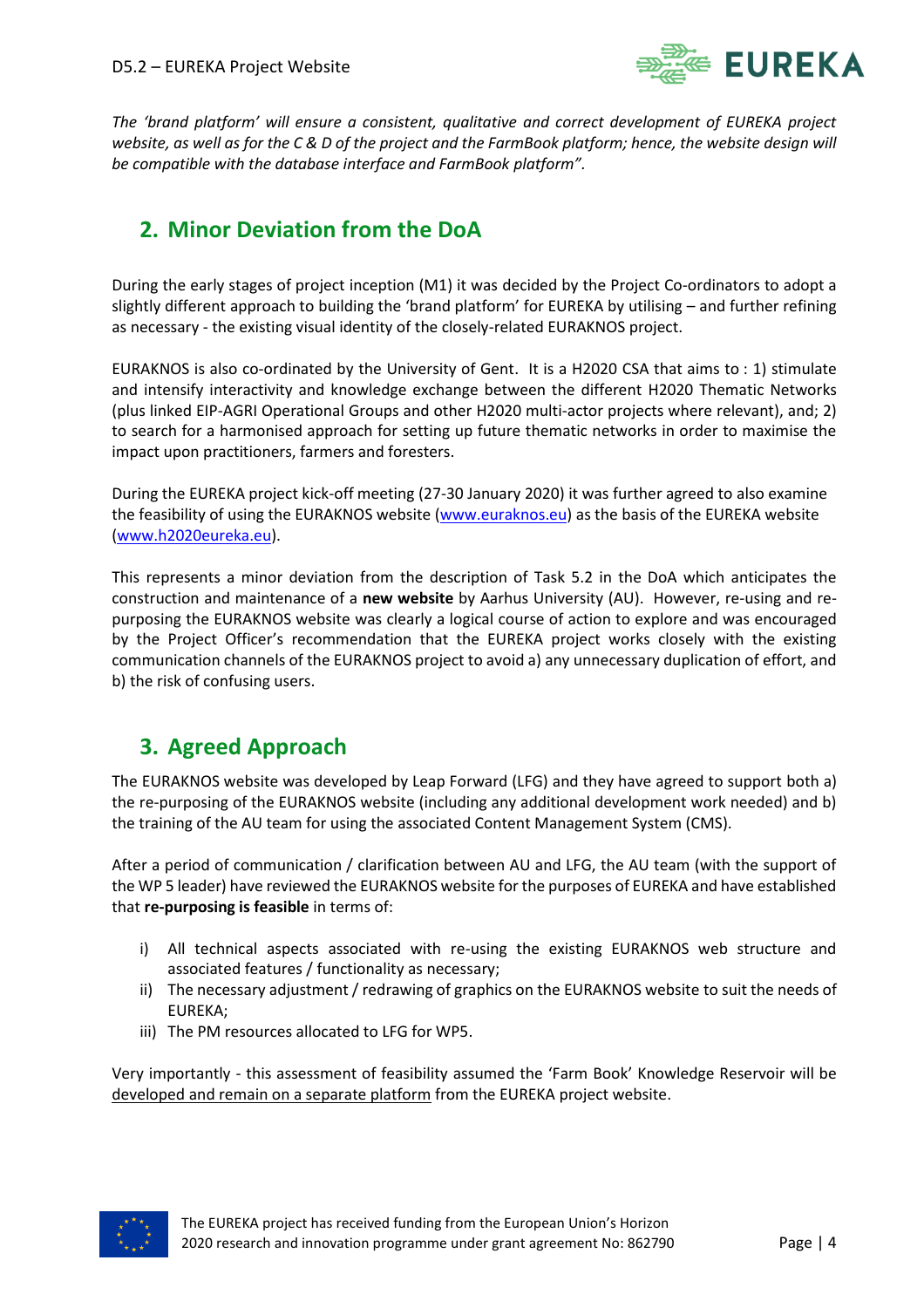

The outcomes and conclusions from this process are summarised in the Table below. The majority of the work involved in re-purposing will be the 'minimal adaptation' of existing pages with the re-use of as many features and functions of the EURAKNOS website as possible. The only additional development work needed will be for the proposed 'Learning Space'.

| <b>EURAKNOS webpages</b>                                                                                                                                                                                                                                           | <b>EUREKA webpages</b>                                                                                                                                                                                                                                                                                                                        | <b>Adaptation, Phasing &amp;</b><br><b>Responsibilities</b>                                                                                                                                                                                                                                                                                                                         |
|--------------------------------------------------------------------------------------------------------------------------------------------------------------------------------------------------------------------------------------------------------------------|-----------------------------------------------------------------------------------------------------------------------------------------------------------------------------------------------------------------------------------------------------------------------------------------------------------------------------------------------|-------------------------------------------------------------------------------------------------------------------------------------------------------------------------------------------------------------------------------------------------------------------------------------------------------------------------------------------------------------------------------------|
| Footer on all pages:<br><b>Newsletter subscription</b><br>Our partners<br>Get in touch                                                                                                                                                                             | Footer on all pages:<br><b>Newsletter subscription</b><br>$\bullet$<br>Our partners<br>$\bullet$<br>Get in touch                                                                                                                                                                                                                              | <b>Minimal adaptation of EXISTING</b><br>footer<br>AU will first in the dedicated<br>$\bullet$<br>development area to get familiar<br>with the CMS dashboard<br>AU / LFG will agree and manage<br>the necessary adjustments                                                                                                                                                         |
| Home (https://euraknos.eu/)<br>Intro text<br>$\bullet$<br>Our mission<br>Map<br>$\bullet$<br>Our thematic networks<br>$\bullet$<br>What's going on (Events, Latest<br>News and Tweets)<br>The EURAKNOS podcast<br>About (https://euraknos.eu/about)<br>What we do? | Home<br>About EUREKA<br>$\bullet$<br>Main objectives<br>$\bullet$<br>Visual - Map (redrawn?)<br>$\bullet$<br>Visual - Farm Book concept<br>$\bullet$<br>(redrawn?)<br>What's going on (Events,<br>$\bullet$<br>Latest News and Tweets)<br>Embedded video (e.g. WP2<br>$\bullet$<br>teaser)<br>About<br><b>EUREKA Concept and</b><br>$\bullet$ | <b>Minimal adaptation of EXISTING page</b><br>AU will first work in the dedicated<br>$\bullet$<br>development area to get familiar<br>with the CMS dashboard<br>AU / LFG will agree and manage<br>$\bullet$<br>the necessary adaptation of these<br>pages<br>AU will be responsible for all<br>ongoing content management<br><b>Minimal adaptation of EXISTING page</b><br>As above |
| How we do it?                                                                                                                                                                                                                                                      | Methodology<br>How we are working<br>$\bullet$                                                                                                                                                                                                                                                                                                |                                                                                                                                                                                                                                                                                                                                                                                     |
| <b>Thematic Networks</b><br>(https://euraknos.eu/thematic-<br>network)<br><b>Links to Thematic Networks</b>                                                                                                                                                        | <b>REMOVE THIS PAGE</b>                                                                                                                                                                                                                                                                                                                       |                                                                                                                                                                                                                                                                                                                                                                                     |
| News (https://euraknos.eu/news)<br>Links to new stories                                                                                                                                                                                                            | <b>News</b><br>Links to new stories<br>$\bullet$                                                                                                                                                                                                                                                                                              | <b>Minimal adaptation of EXISTING page</b><br>As above<br>$\bullet$                                                                                                                                                                                                                                                                                                                 |
| <b>Events</b><br>(https://euraknos.eu/events)<br>Links to events                                                                                                                                                                                                   | <b>Learning Space</b><br>Links to national training<br>$\bullet$<br>events<br><b>Featured webinars</b><br>$\bullet$<br>Video of the month<br>$\bullet$                                                                                                                                                                                        | NEW PAGE - with potential new<br>design features / functions<br>LFG to organise co-creation<br>$\bullet$<br>session with AU to define the<br>requirements for this page more<br>precisely<br>LFG will design a new page<br>$\bullet$<br>AU will be responsible for all<br>$\bullet$<br>ongoing content management                                                                   |